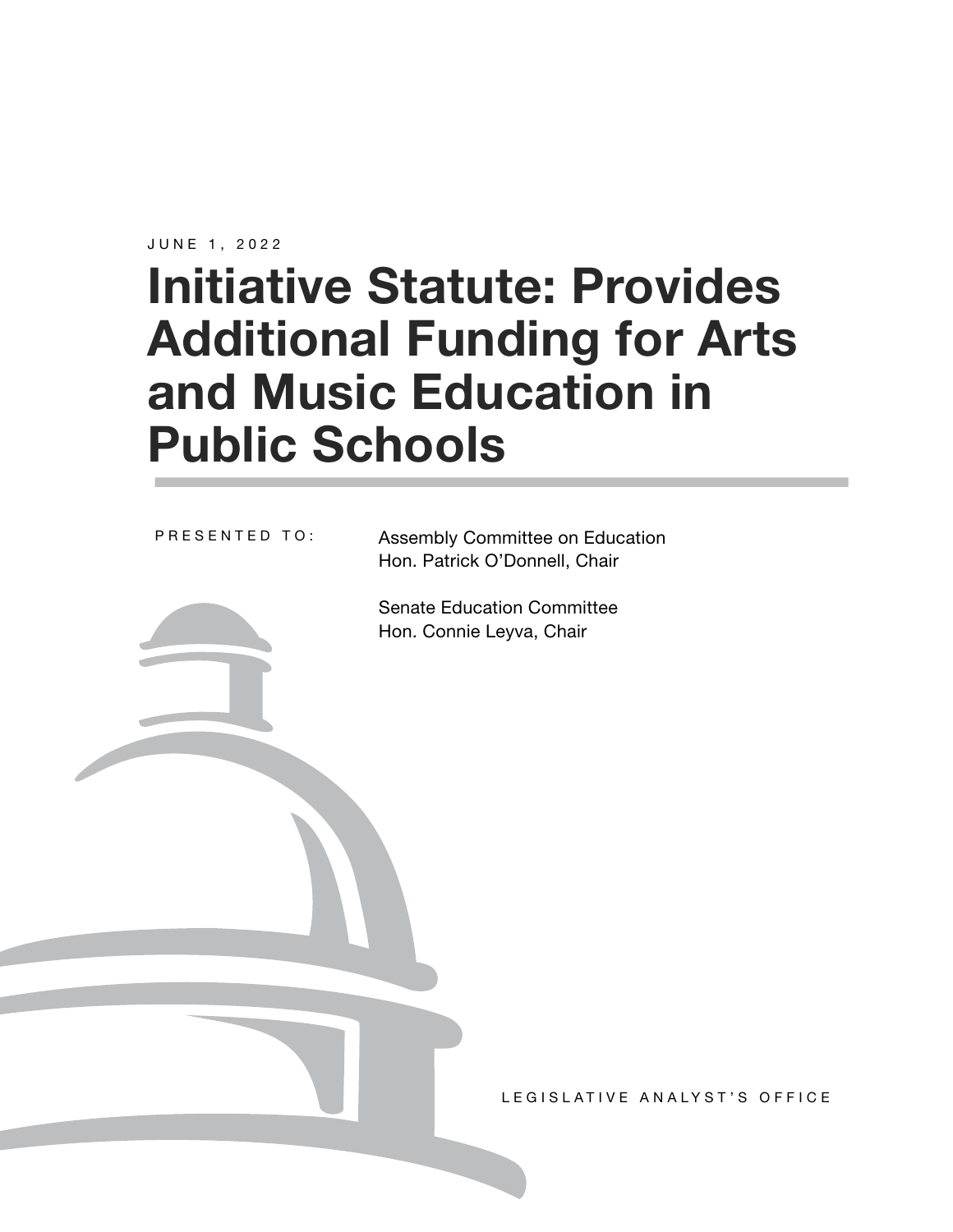# **LAO Role in Initiative Process**

### **Fiscal Analysis Prior to Signature Collection**

- State law requires our office, alongside the Department of Finance, to prepare an impartial fiscal analysis of each initiative before it can be circulated for signatures.
- State law requires this analysis provide an estimate of the measure's fiscal impact on the state and local governments.
- A summary of the estimated fiscal impact is included on petitions that are circulated for signatures.

#### **Analyses for Qualified Measures**

- State law requires our office to provide impartial analyses of all statewide ballot propositions for the statewide voter information guide.
- This analysis includes a description of the measure and its fiscal effects.
- We are currently in the process of preparing these materials for initiatives that have qualified—or have a reasonable likelihood of qualifying—for the November 2022 ballot. As such, the fiscal effects discussed in this handout are generally based on our earlier analysis prior to signature collection.

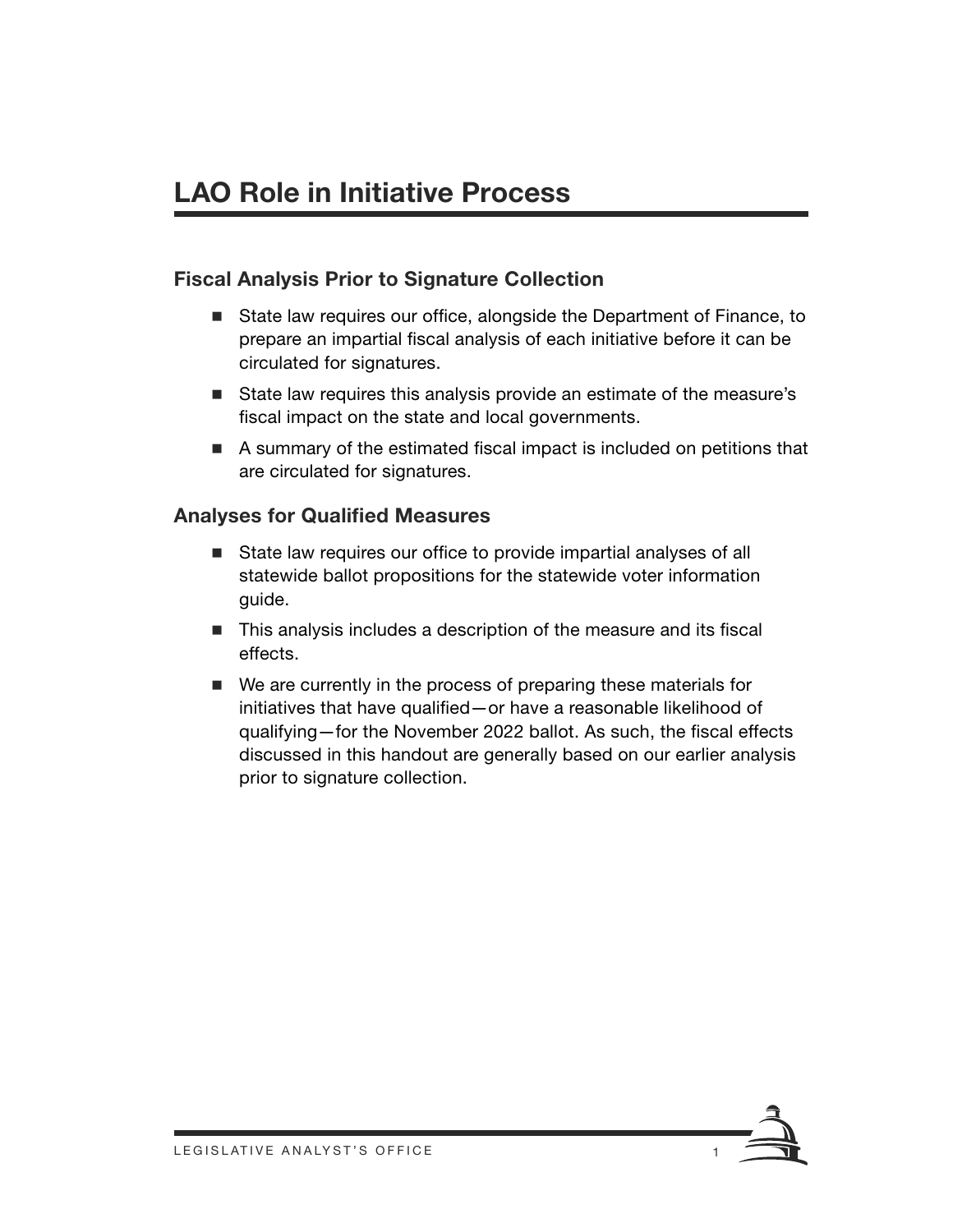### **Background**

### **Constitutional Funding Requirement for Schools and Community Colleges**

- **Proposition 98 (1988) requires the state to set aside a minimum** amount of state General Fund and local property tax revenue each year for public schools and community colleges. In most years, the state must allocate about 40 percent of General Fund revenue to meet this requirement.
- With a two-thirds vote of each house of the Legislature, the state can suspend the guarantee and provide less funding than required that year.

#### **Arts Education in Elementary and Middle Schools**

- State law requires schools to provide instruction in visual and performing arts in grades 1 through 6, and to offer such courses in grades 7 and 8. The specific courses and amount of instruction is determined by local governing boards.
- Schools may also offer arts education through before/after school and summer programs. The state funds two programs for these purposes—the After School Education and Safety Program and Expanded Learning Opportunities Program. These programs require an academic component (such as tutoring) and an enrichment component (such as arts programs or physical fitness).
- The 2021-22 budget included a total of \$2.4 billion for before/after school and summer programs. The Governor's May Revision proposes to increase total funding for these to programs to over \$5.5 billion in 2022-23.

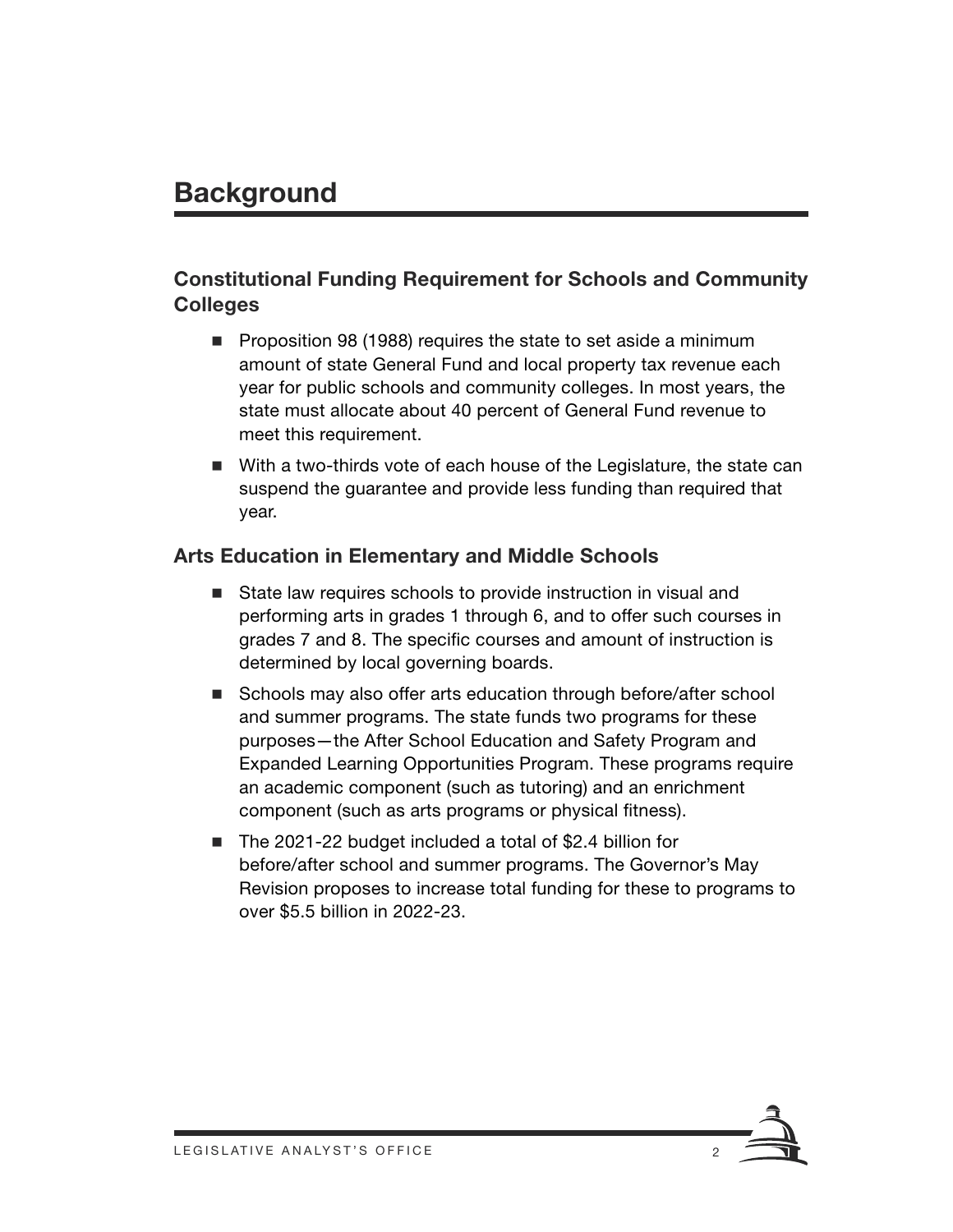# **Background**

### *(Continued)*

### **Arts Education in High School**

- In addition to requirements in core academic subjects, the state requires students to complete one year of either (1) visual or performing arts, (2) a foreign language, or (3) career technical education (CTE).
- Local governing boards can add other requirements for high school graduation. A 2017 survey found that about half of the state's school districts set their minimum graduation requirements to match the course requirements for admission to the state's public universities. Under these requirements, students must take one year of visual and performing arts, which cannot be fulfilled with foreign language or CTE coursework.

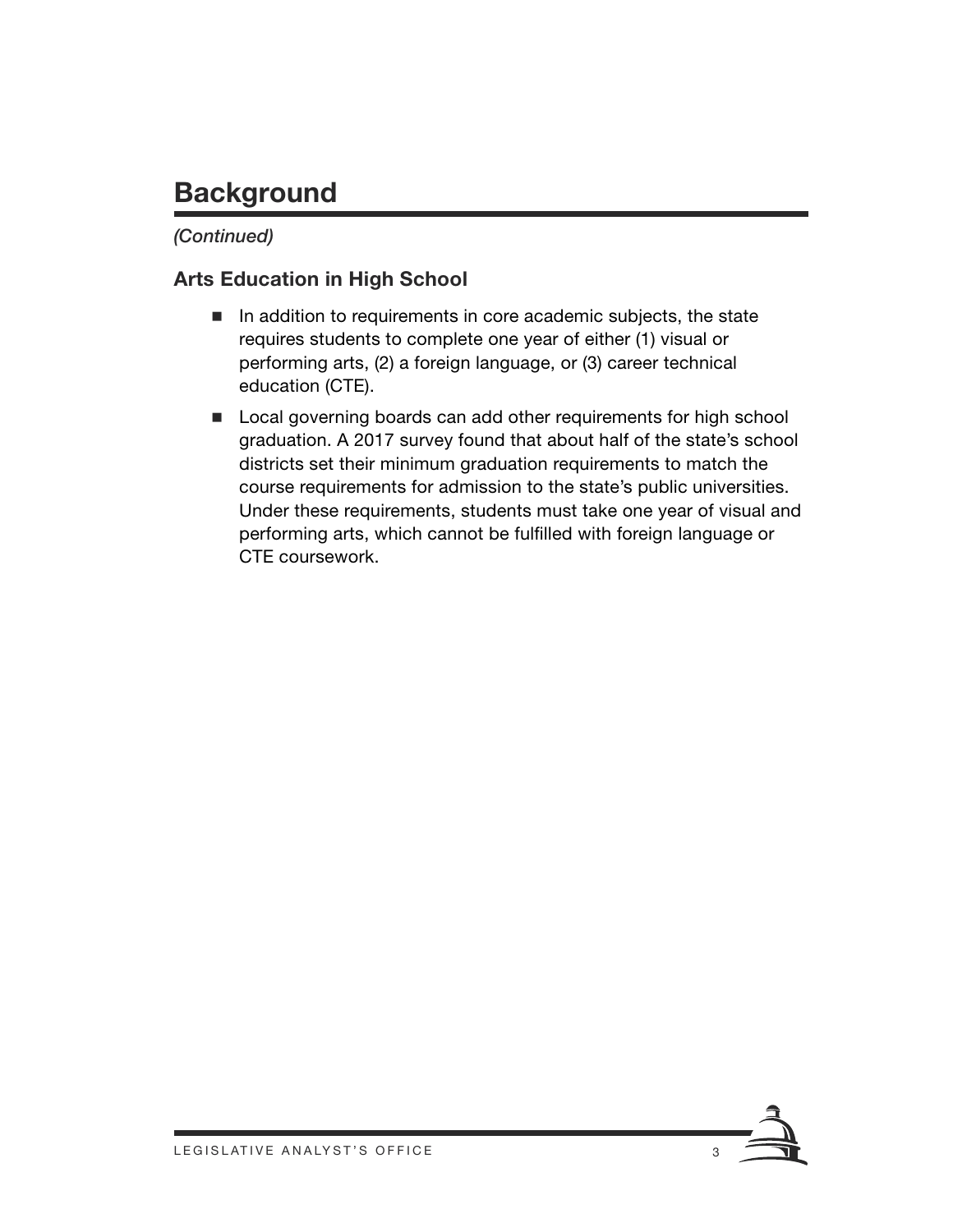### **Proposal**

### **Provides Additional Funding for Arts Education in Schools**

- Beginning in 2023-24, the measure requires the state to provide additional funding to increase arts instruction and programming in schools. The amount would be equal to 1 percent of Proposition 98 funding that K-12 schools received in the previous year.
- This funding would be considered a payment above the constitutionally required amount of funding for schools and community colleges. The Legislature could reduce funding for arts education in a year when it suspends the constitutional spending requirement.

### **Distributes Funding Based on Formula**

- The measure requires 70 percent of funding to go to schools based on their share of statewide enrollment. The remaining 30 percent would go to schools based on a school's share of low-income students statewide.
- Local governing boards may set aside up to 1 percent of their funding for administrative expenses.

### **Requires Funding to Be Used Primarily to Hire New Arts Staff**

- The measure requires funding to be used for arts education programs. Schools must certify these funds were spent in addition to existing funding for arts education programs.
- At least 80 percent of funding must be used to hire staff. (School districts and charter schools with less than 500 students would not have to meet this requirement.)
- The California Department of Education (CDE) may allow a school site to spend less on staff. This would require the school principal (or the program director of a preschool) to submit a written request.

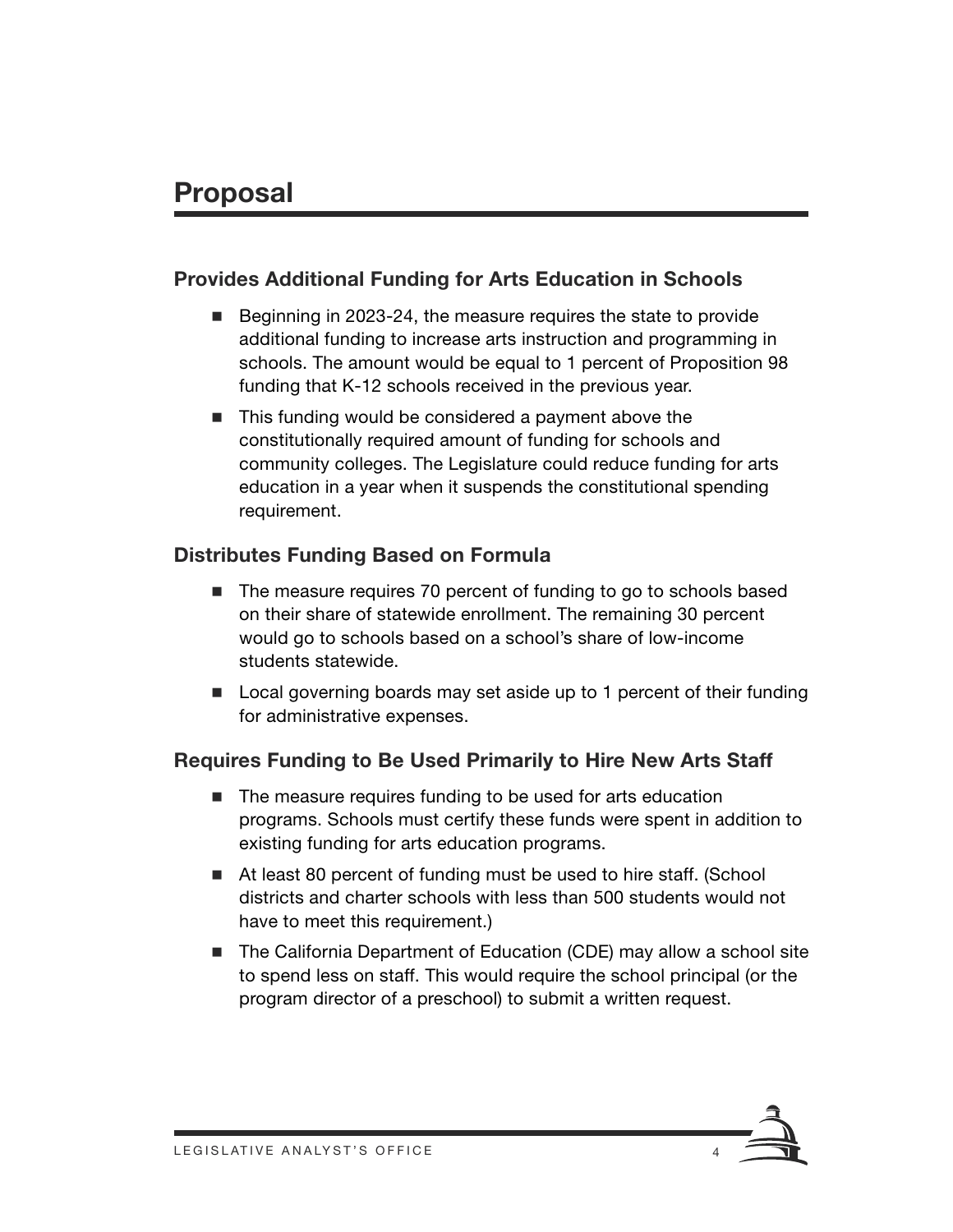# **Proposal**

### *(Continued)*

### **Allows School Principals to Determine How Funds Are Spent**

■ The principal of a school site (or the program director of a preschool) would determine how to expand a site's arts programs, including combining funds with other schools to develop joint programs and share staff. The principal or program director must also develop a plan for spending the funding they receive.

### **Requires Annual Data Reporting**

- The measure requires local governing boards to report each year that the funding their schools received the year before was spent on arts education.
- School districts and charter schools must make public on their website a report on how funds were spent. The report must include details on the type of arts education programs funded, the number of staff employed, the number of students served, and the number of school sites providing arts education with the funding received. This report must also be submitted to CDE and made public on the department's website.